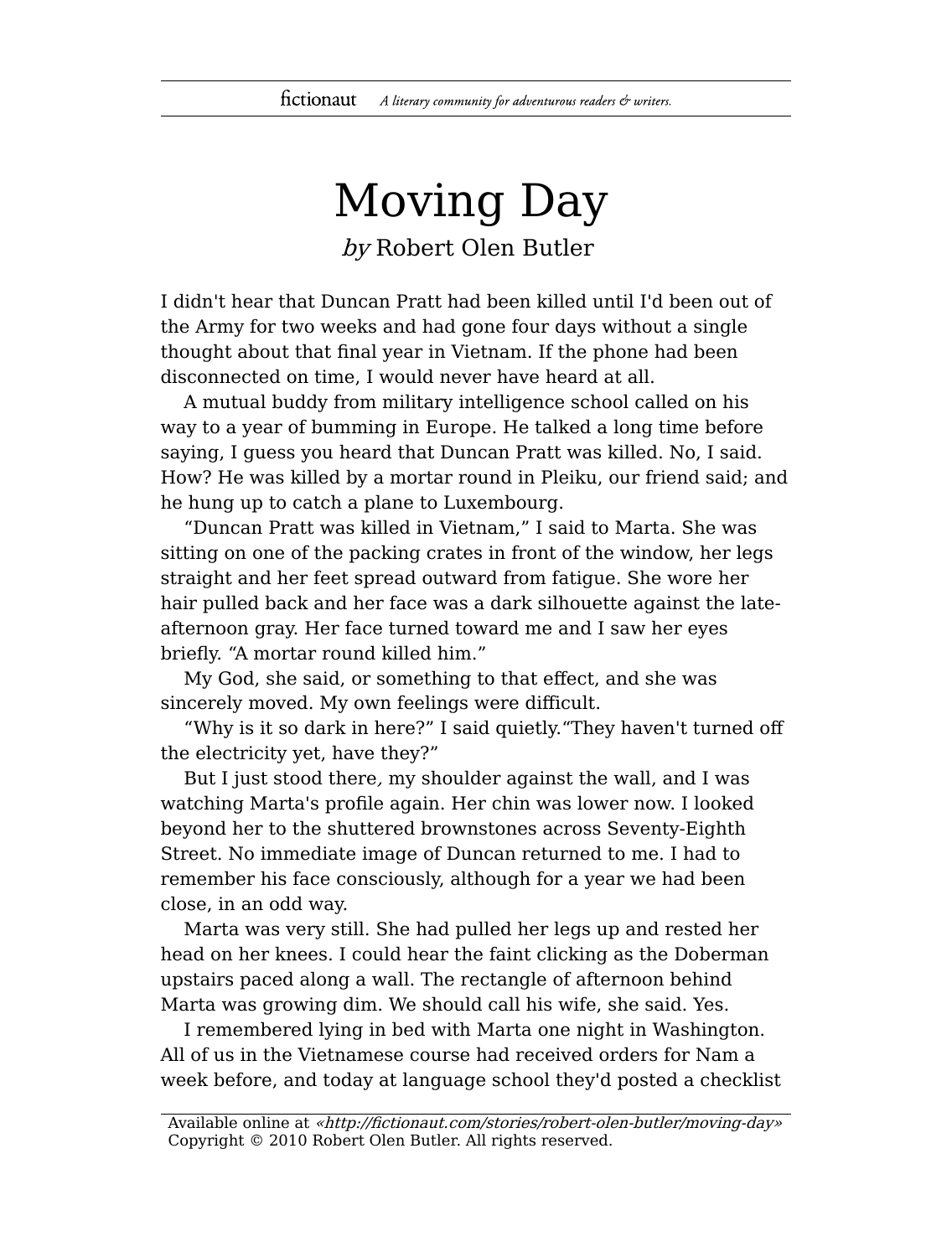for us. I copied the list and brought it home. One of the items was to make a will. Marta and I lay in the dark and laughed for the first time in a week. We laughed about my leaving her my life savings, which amounted to the three hundred and forty-five dollars I'd put together on a corporal's pay. We laughed about her refusing to let me will away my basketball and how she wanted to bury it with me and we laughed about how big the coffin would have to be and how we'd install a reading light and I'd start off by reading Great Expectations. Then we argued in the dark over plans for my leave. We lay unmoving beside each other, shouting furiously. She wanted to cash in our deferred wedding present from my father. She wanted to go to Europe and I wanted to go back to our place in New York and act normal. We shouted until we slept and it was never formally resolved. But we came back here to Seventy-Eighth Street. It wasn't until I was on a troop bus from Oakland and looking at a scab of sun low over the Pacific that I realized she had been scared that night. Scared most of all for herself.

I looked around the room. The wooden crates and the clustered furniture made it an alien place now. I had my job at the brokerage house and suddenly we were homeowners in Connecticut. Marta's head was turned toward me but I could hardly see her face in the shadows of the room.

"I'm going for a walk," I said.

"The movers will be here soon."

"Let them come. I'll be back," I said. The stairway to the foyer of our building was not yet alien, it was the same, and I thought of coming down these stairs in my sweat clothes, light in my running shoes, letting my arms dangle loosely, and meeting Duncan on the street, a towel around his thick neck, his Harvard sweatshirt inside out.

I stood on the street for a long moment. The air was murky with city grit. The chill that should have been bracing became corrosive. It was the same time of year when Duncan and I, on leave, had run every day in the park. I turned and began to walk east slowly. When I went down to the street to meet Duncan he would always give me a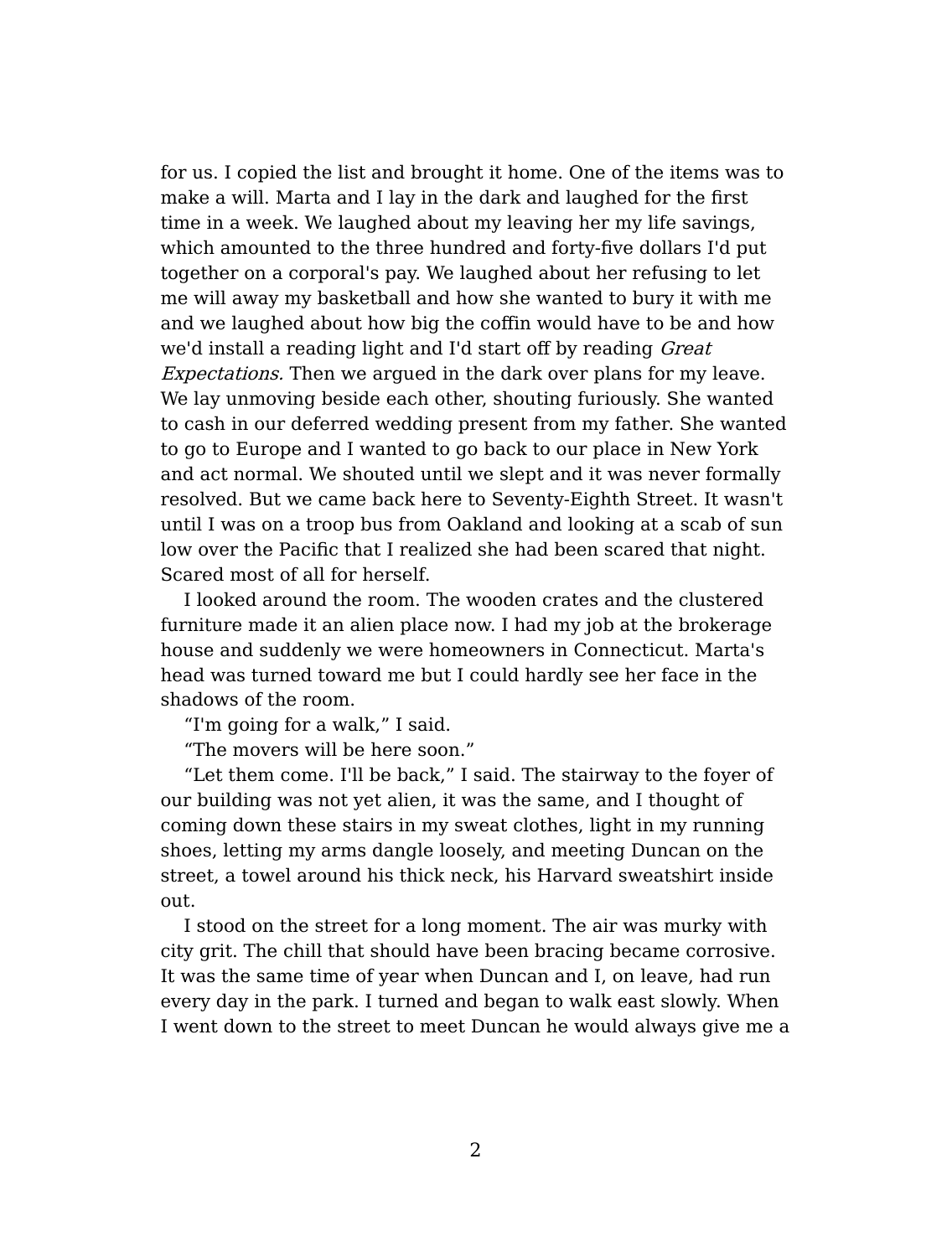clipped, wordless nod, as if we were boxers meeting in center ring, and it wouldn't be until we'd taken a few brisk steps east that he'd say, How's Marta? Fine, I'd say. How's Deborah? Fine. Fine.

He was big. Taller than me by several inches. I'd played basketball, but I was a guard, and not a big one. And he was broad in the chest, intimidating when he quoted obscure French writers that he knew I'd never read. He'd gone to Harvard, majored in literature and played lacrosse. I'd defied my father and taken a basketball scholarship at a small Midwestern school. I'd come to hate the place and finally eked out a degree in economics. But as far as Duncan knew, I thought it was a good little school and a chance to play ball.

I crossed Columbus Avenue and sat on a bench near the rear of the Museum of Natural History. Crossing the street distracted my mind, and for a while I sat watching the traffic. A truck went by and I thought for a moment it was the movers, but it went on. An Audi passed and I thought briefly about the car we would buy now.

But my mind inevitably returned to Duncan. I saw us walking along this stretch of sidewalk and I tried to remember the last time I had seen him. For a long moment I couldn't place the day; then I remembered very clearly.

We had walked along here in silence. Duncan usually had a point to make by now, but we had said nothing to each other since the ritual of first greeting. I absently marked our passage by the juttings and turnings of the back of the museum building and then by the tree-blurred glimpses of the planetarium. I clung for a time to the easy forgetfulness of routine, but soon it occurred to me to be thankful that I'd slept last night because my depression was worse if I was even slightly tired; and then from those thankful thoughts I slipped naturally into an exploration of my fear of Vietnam, eight days away now.

But Duncan's strength finally showed at the corner of Eighty-first Street. He looked across Columbus at the dark-smudged façade of the Endicott, a welfare hotel. As we turned east on Eighty-first he began making an eccentric but engaging point, somehow drawing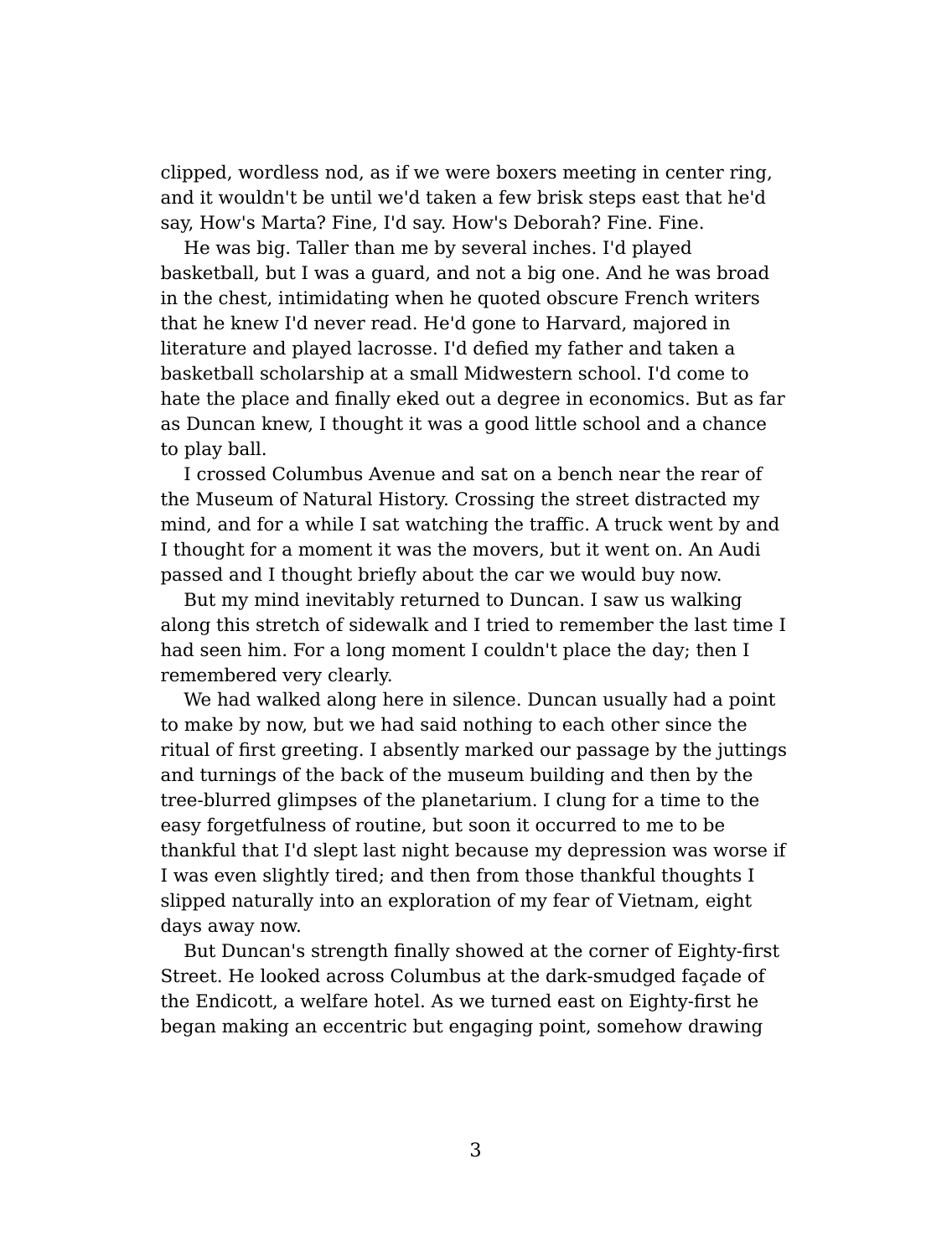together the Hotel Endicott, Jean Genêt, Charles Manson, Baudelaire and John Lindsay. He went on in his bluff but friendly way, stopping on the street occasionally to gesture symmetrically with his thick arms. I didn't really follow his point, and I lost the thread entirely when we entered Central Park at Eighty-first Street. I watched children circling down a sliding board set in a tower with an Oriental roof, and one child sprawling on the back of a huge stone turtle like the one in the Hanoi lake that we studied in our folklore lessons. I stepped on leaves protruding from the compost on the muddy path, but they were soggy and did not crackle. The path ended in concrete, and Duncan's strong hand was suddenly on my shoulder as he pulled me back from the furious tinkling of bells. A bicycle flashed before me and Duncan said, "Be careful. You've got to learn to watch."

"Thanks. Yes."

"Were you looking for booby traps down there, or something?" He grinned.

"No."

''You look for booby traps and they get you from the trees," he said. We crossed the street, moving quickly to each corridor between the passing rows of bicycles. When we had crossed, Duncan resumed: "Best thing to do is not to walk around at all." He said it matter-of-factly—solid, sensible advice. But he was an orderof-battle analyst, and his job involved not walking around. Duncan would be sitting deep in an operations bunker somewhere, poring over field-intelligence reports. I was in counterintelligence. And in Vietnam the counterintelligence people would be out generating those field reports. I would do a great deal of walking around, and riding around in an open jeep.

We stopped at the bridle paths. Two young couples in jockey caps and jodhpurs cantered by. We looked up at them and one of the young men looked down. Duncan and I knew at once that he was three years younger than we were—that his birthdate would have been about Number 290 in the lottery draft. In that brief moment his bouncing, childlike face looked down at us, and Duncan and I were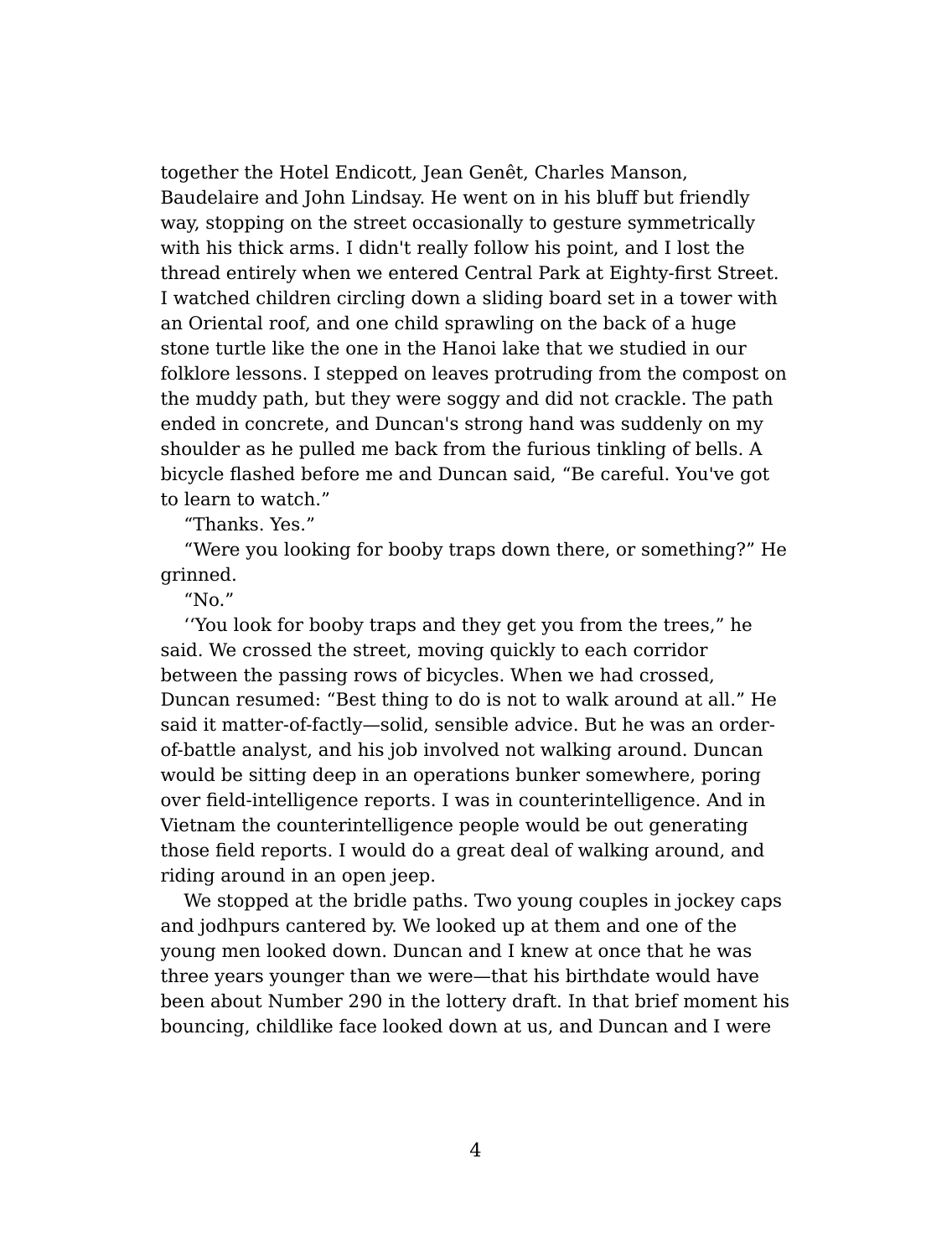struck dumb and motionless. We stood unmoving there at the bridle path as the muffled thud of hoofs receded. Finally I turned to look at Duncan. He turned to me and we shared the silence a few moments more.

"'A grievous burden was my birth to me,'" Duncan said. Then after a pause he added, "Shakespeare. Richard the Third."

The grievous burden he meant, of course, was the year of our birth. Duncan and I both were born in 1947 and we graduated just before the lottery was instituted. Our local draft board had no other young men to meet their quotas and so we were chosen.

We crossed the bridle path and walked on in silence until I finally said, "Can you and Deborah come over tomorrow night?"

"No. I meant to tell you. We have a cabin up in Vermont for about a week." He glanced at me.

"A cabin?"

"Yes," he said quickly, as if he felt it necessary to explain. "Just a little holiday there. Deborah's uncle owns it and he expects us to use it at least once a year. We haven't yet, so we thought we'd better get up there."

"I see."

"He gets hurt about these things," Duncan added. There was a pause and then he said, "Aren't you and Marta going to get away anywhere?"

"No.

"You should."

"We just want to relax here in the city. We don't feel any need to have a last fling," I said.

"Good," he said.

We walked in silence for a few moments. Then Duncan began again.

"I got a letter from my new first sergeant."

For some reason Duncan had received orders to a specific assignment in Vietnam. Most of us had received orders only to the replacement battalion at Long Binh. We didn't know where we'd finally end up. Duncan had written a letter to his new first sergeant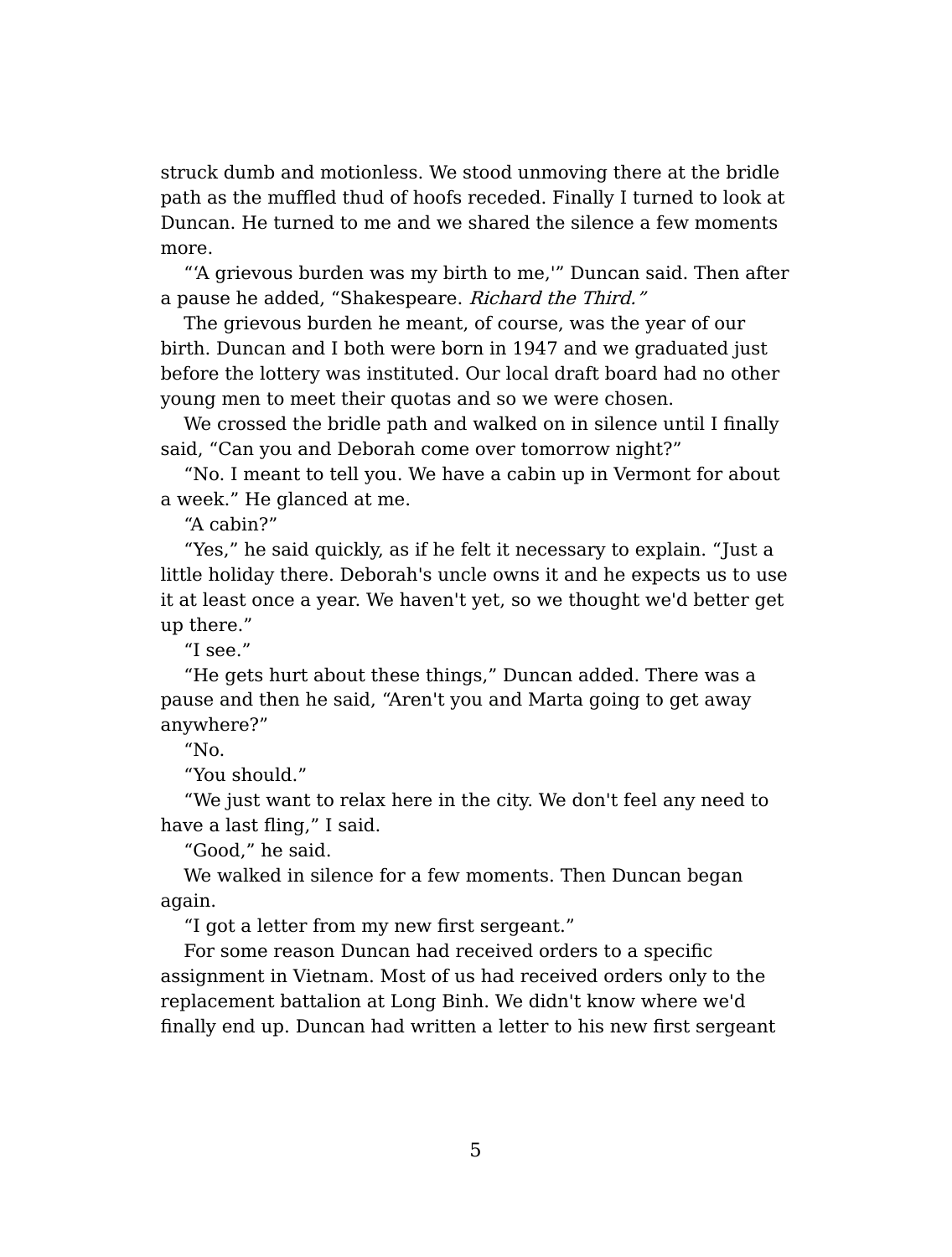to get a little pre-briefing. I didn't say anything at the announcement of the reply, and after a pause he went on.

"He told me I'd go to Cam Ranh Bay and they'd fly me in a fixedwing plane to Pleiku. They don't even let us get in a helicopter. Too dangerous," he said.

I still didn't respond and he continued: "I asked how things go at Long Binh. Thought you'd like to know."

He paused again and I looked at him. "What did he say?" I asked, more softly than I'd wanted.

"You'll probably be out of there in three or four days. It won't be too long."

"No. That won't be long." Three or four more days on the sword's edge seemed intolerable.

Duncan used the one New York gesture he couldn't stifle—a closed-eyes, raised-eyebrow head tilt—and he said, "Chances of you going up north probably aren't too great."

"That what your first sergeant said?" I asked too quickly.

"No." He was emphatic. "That's just my own idea. Just guesswork."

"Wherever I go, I just hope it's by jeep. I don't trust anything that flies over there," I said.

"You don't want to take a jeep up to the DMZ, do you?"

"Chances are they don't need me up there."

"They need C.I. people all over, don't they?"

"I just have a feeling about it," I said lamely, and we were on the little bridge over the bridle paths. A horse galloped beneath us and away. The reservoir station was before us.

"Well, here we are," I said, trying to obscure with words of any kind the lameness of my last remark. We were on the track that circled the reservoir. It was black cinders once, but now it was packed smooth and hard. We began to run.

"I understand about your not coming over tomorrow," I said. "About your needing to go away."

"My uncle," Duncan said. "We may not even go. I'll let you know."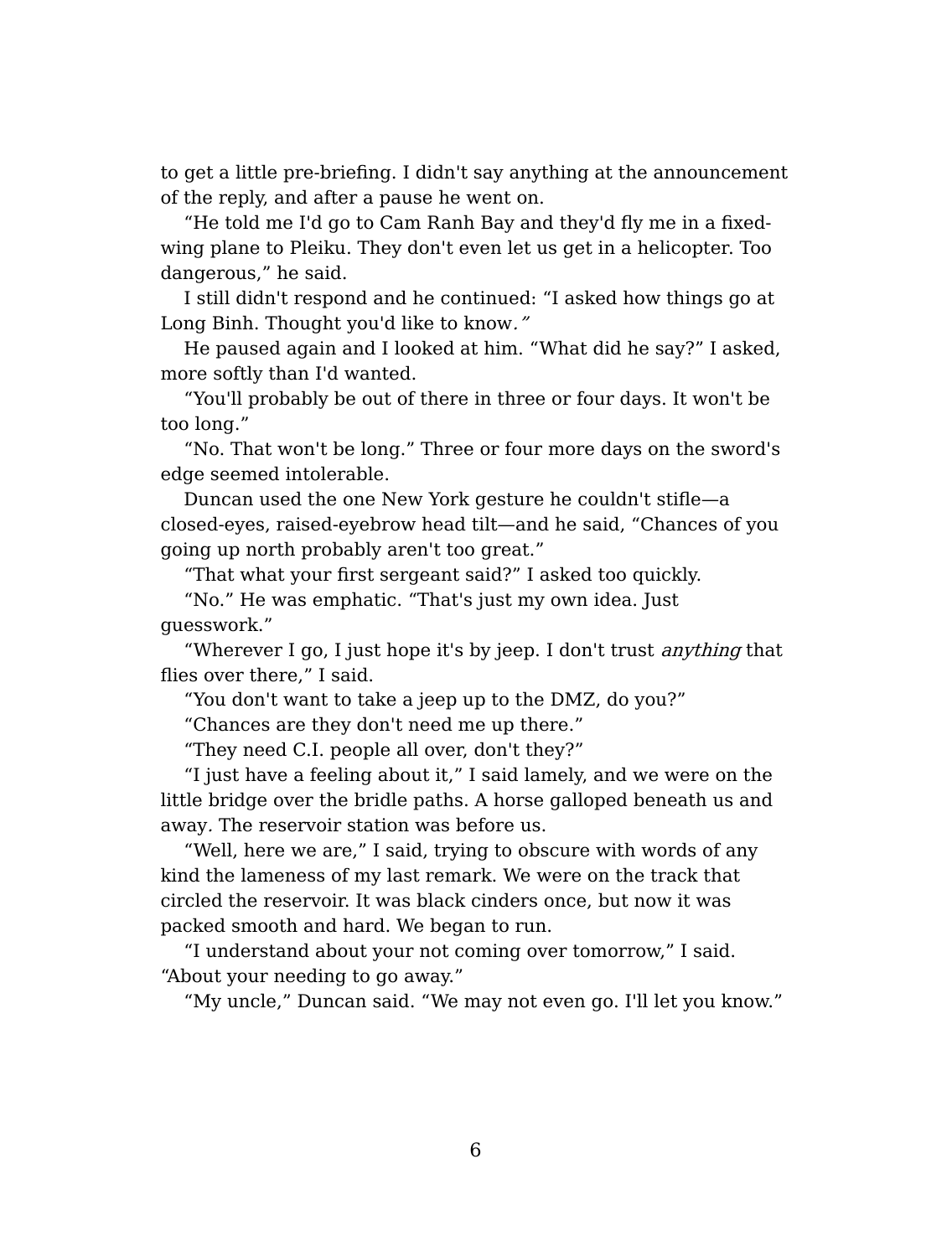I was running next to the cyclone fence. In the distance, gulls suddenly flew up from the gray water like scraps of paper blowing in the wind.

"It won't be bad at all," he said. "I like the order-of-battle work. Poring over the reports. It's got the same joys of concentration as research."

"Watch Pleiku. Lots of contested territory around there." I looked at his profile for a moment and then past him at a clump of knobby black cherry trees.

"Could be places a lot worse," he said. "And I'll be in the top security spots for my work."

I looked back through the haze of the passing fence at the brackish, pasty water.

"Sounds pretty dull. I like the action, the movement," I lied, and realized it was my last lie for now because we were nearing the pain of the half mile; and I knew this lie was woefully inadequate because Duncan recognized it for what it was. But I knew he wasn't so sure about his own work and I wanted to run faster, run away from him, but it was no good because for some damn reason I needed to convince him I'd live. We ran into the turn at the upper end of the reservoir and I looked to the left and tried to concentrate on the distant green roof of the Plaza Hotel as the pain came. The pain lasted another quarter of a mile, and then I was in stride and not thinking much at all and I could hear Duncan breathing heavily beside me.

That was the last day I saw Duncan. We wrote one letter each while we were in Vietnam and then we wrote no more.

I sat on the bench behind the museum and I began to notice foreign cars again—a Mercedes, then a Fiat. It occurred to me that the last day I saw Duncan was the same day I found the quotation.

It's hard to say how effective the quote really was—whether it alone was what let me relax a bit my final few days or whether that was achieved by the cumulative numbness of a year's worry. But when I left Duncan for the last time I wasn't feeling good. I went back to the apartment and showered, and as I sat waiting for supper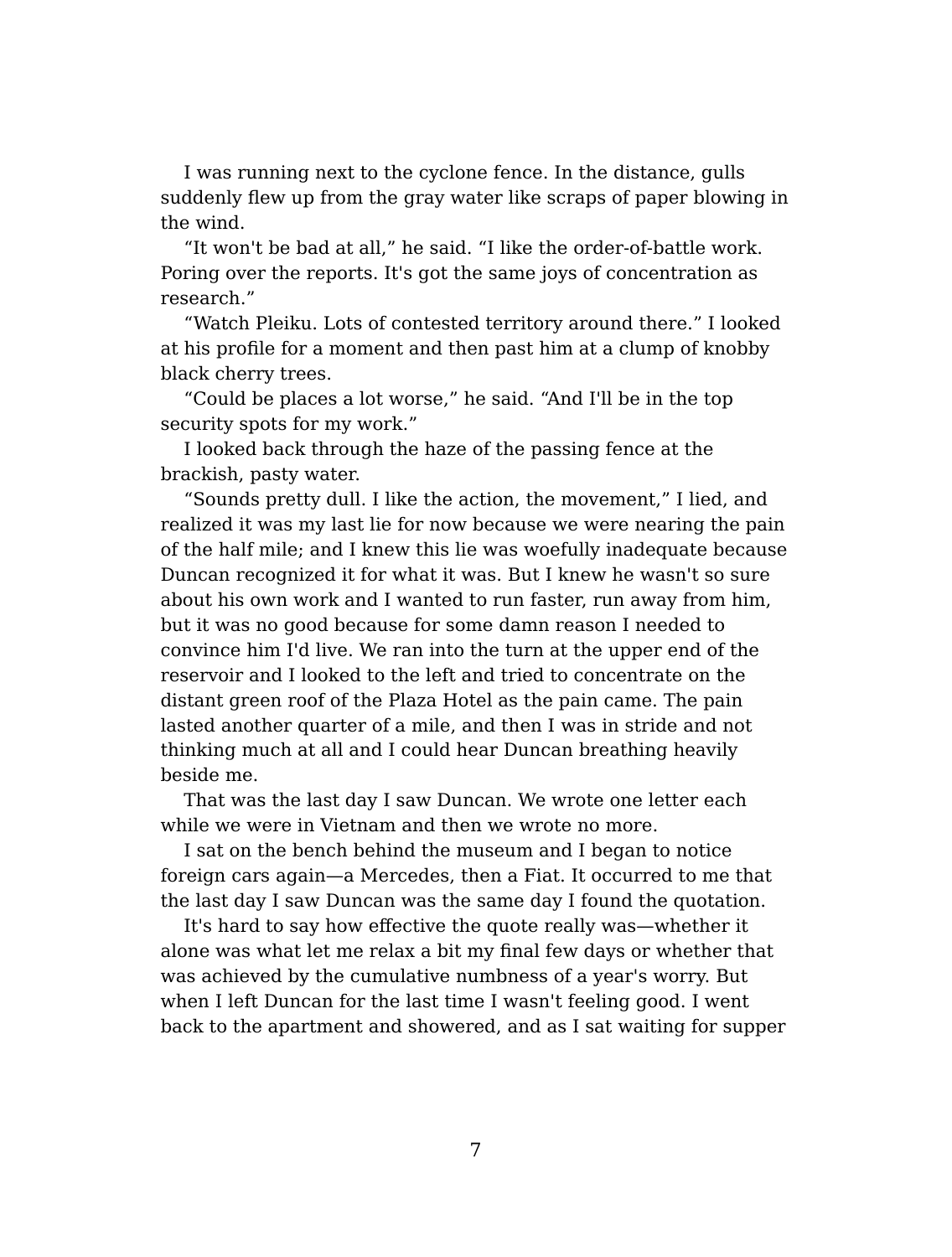I took down a book of quotations from the shelf. I looked up "death" and found a quotation from a seventeenth-century writer named Thomas Fuller. It read, "He is miserable that dieth not before he desires to die." That's what it was all about, those tortured weeks before going over: I wasn't ready to die. And so I wanted to believe in the misery of living too long. It was a consolation. I wrote the words into the front of a small leather notebook I was to take with me. Looking back, I don't think the quotation was capable of wiping away the visions of amputated legs, of bleeding alone in undergrowth, of progressive mutilations under VC interrogation or of a six-foot cell for a decade in captivity. But it did give me a final few nights' sleep and some leisurely meals, and when I found it I suddenly thought to call Duncan. I looked at the phone for a long moment and then I decided not to. I didn't want to hear the silence after I answered that I'd found it in a dictionary of quotes; I figured he had his own, erudite epigraph in his notebook; and somehow his peace of mind lessened my own. So I didn't call.

Suddenly I realized that I was looking at the back of a moving van sitting in front of our building. I stood up. I had never referred once to the quotation after I got to Vietnam. Then I remembered Duncan's wife. I should call Deborah. And when I did, I should share the quote with her.

I crossed Columbus and walked toward our building. A man in white coveralls, carrying one end of our sofa, backed out of the door. A second man appeared, and they were at the truck when I reached the front stoop. I walked up the stairs and entered the apartment.

"They're here," Marta said.

"I saw them."

"Where were you so long?"

"Nowhere." I went to the phone. "Do you have Deborah's number?"

In a pile of trash was the telephone book. I carried the book to the phone and squatted down. I found the listing under Duncan's name. I picked up the phone. It was dead.